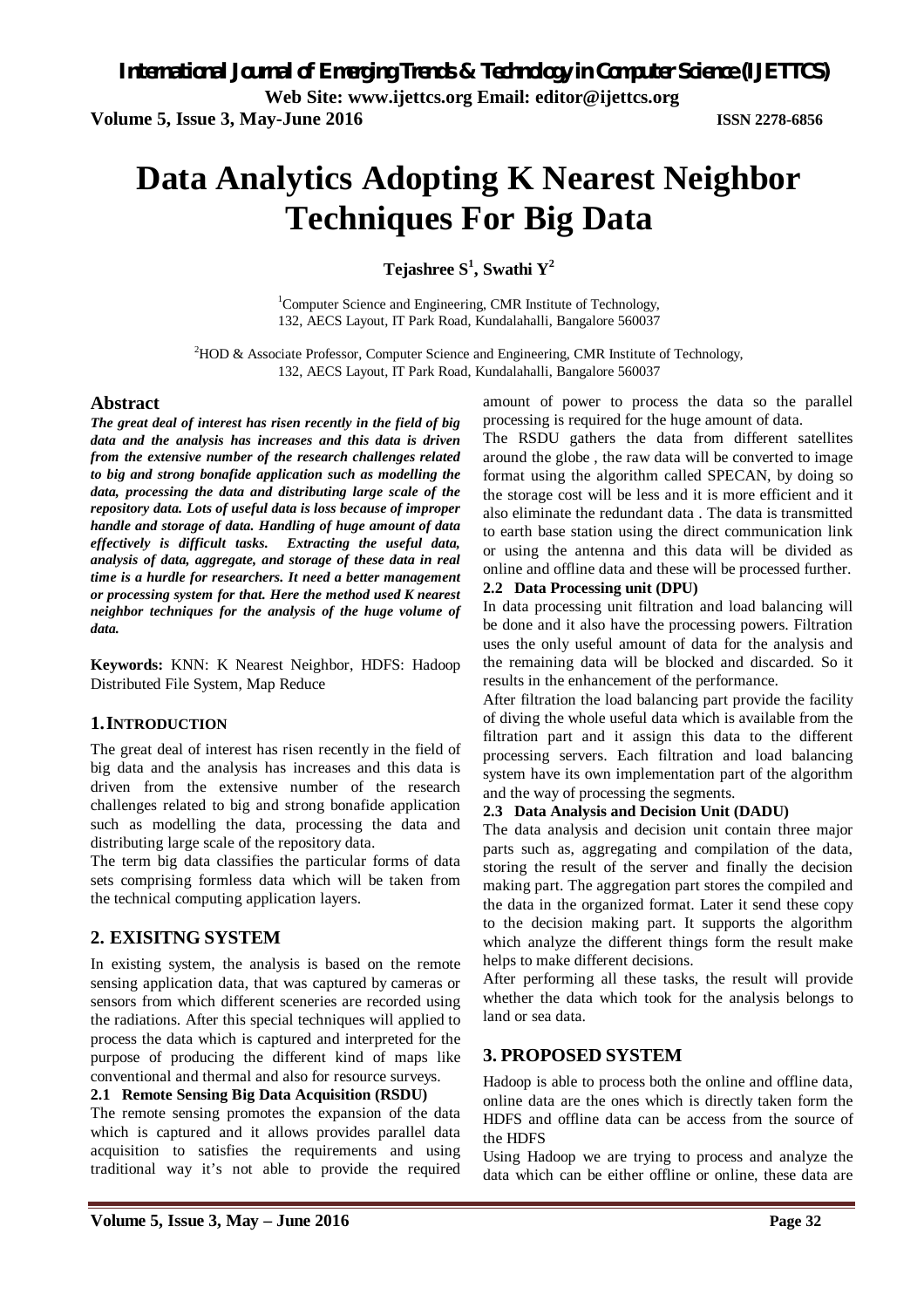### *International Journal of Emerging Trends & Technology in Computer Science (IJETTCS)* **Web Site: www.ijettcs.org Email: editor@ijettcs.org Volume 5, Issue 3, May-June 2016 ISSN 2278-6856**

retrieved from the different consequences of natural disaster based on the different types of events.

The map reduce framework is used for processing the data, first the data will split into multiple blocks and the it starts the processing of the data and the data will be processed parallel in multiple blocks and these data will be shuffle and sorted and generate the multiple  $\langle \text{key}, \rangle$ value> pair and then these blocks will be given to the reducer and the reducer will combine the data based on the <key, value> pair and gives the consolidate output.

The KNN algorithm is used to classify the data and calculate the values using Euclidean formula, this formula will be used to calculate the distance between the two points and it finds the nearest value for the cluster and finally it classify the data based on the value it generate during map and reduce phase.

#### **3.1 Hadoop Distributed File System (HDFS)**

Hadoop Distributed file system is used to store the data in a distributed manner. HDFS has master-slaves architecture and it exposes a file system namespace and it stores the data in files and internally, a file is divided into one or more blocks and these blocks are stored in Data Nodes. HDFS has one Name Node (a master) and set of Data Nodes (slaves). The Name Node performs operations like open, close and rename files and directories. It also defines the mapping of blocks to Data Nodes. The Data Nodes are responsible for serving the requests like read and write from the file system's clients. And when Data Node gets instructions from Name Node, it performs block creation, deletion and replication.

HDFS is used to store massive amount of data with the data stored in multiple clusters. To elaborate this, take a simple following example. If the three files are stored to the HDFS using different file names, then the HDFS will store all the three files and also for each file it reserves three disk spaces. In some cases only few bytes of file are changed and this leads to store the whole file in HDFS. So to provide the efficient storage facilities.

#### **3.2 Tools, Data sets and Implementation Environment**

The study of the data sets is based on the storm data information and which is published by National Oceanic and Atmospheric Administration (NOAA). The main objective is determination of which natural disaster has occur in the different country especially in the United States of America and it also provides the information regarding which is more harmful.

The natural disaster which are discussing here is about the storm data and also about the other phenomena having the intensity to cause the damages, injuries, loss of life, damage of the property and also some kind of disruption.

A new dataset which storm data is used called summary\_data, is generated from the existing data sets called analytic dataset. Each value of this dataset

corresponds to one natural disaster event. This new dataset summarizes the data into the pseudo-categories and also summing out the property damage during the disaster occur , the crop damage, the injuries and the fatalities i.e number of people dead during the disaster. The columns of the summary data dataset are the following:

- ABRV\_EVTYPE: gives the pseudo-category abbreviated name.
- ❖ COMP\_EVTYPE: gives the complete category name. Note that this name only correspond to one of the raw categories (some pseudo-categories contain more raw categories).
- FATALITIES: it provides the sum of fatalities for this pseudo-category from the raw datasets.
- INJURIES: it gives the sum of injuries for this pseudo-category from the raw datasets.
- ❖ PROPDMG DOLLARS: the total amount of property damage during the disaster for all the events of this pseudo-category.
- \* CROPDMG\_DOLLARS: the total amount of crop damage and gives all the events of this pseudocategory.

#### **3.3 The K Nearest Neighbor Algorithm (KNN)**

The K Nearest Neighbor algorithm used to classify the datasets or the training examples based on their values. Clustering techniques is used for the ease of data categorization. Here the algorithm which used for the analysis is K-nearest clustering algorithm for the recognition of the pattern, the k-Nearest Neighbors algorithm (or k-NN for short) is a method used for classification and regression.

The algorithm gives the information about the parameters and values which is used in the proposed system.

The distance is calculated using the Euclidean formula

 $d(xi,xj) = \sqrt{(\text{For all attributes a } \sum_{i} (xi, a - xj, a)2)}$ 

where x is a dataset and it ranges from  $(x1,...,xn)$  and the value of xj is the another point in the datasets, by using this the distance between the points will be calculated and if the number of points will be more than it takes the majority value.

The value of k varies based on the input and the output value, if the value of  $k=1$  then it considers only the single nearest point among multiple points. The value of k will be chosen as odd value because to avoid the confusion while calculating the centroid value of the point which taken for the analysis. In the proposed system , the value of k is 3 i.e k=3, so it considers the 3 nearest points and update its value.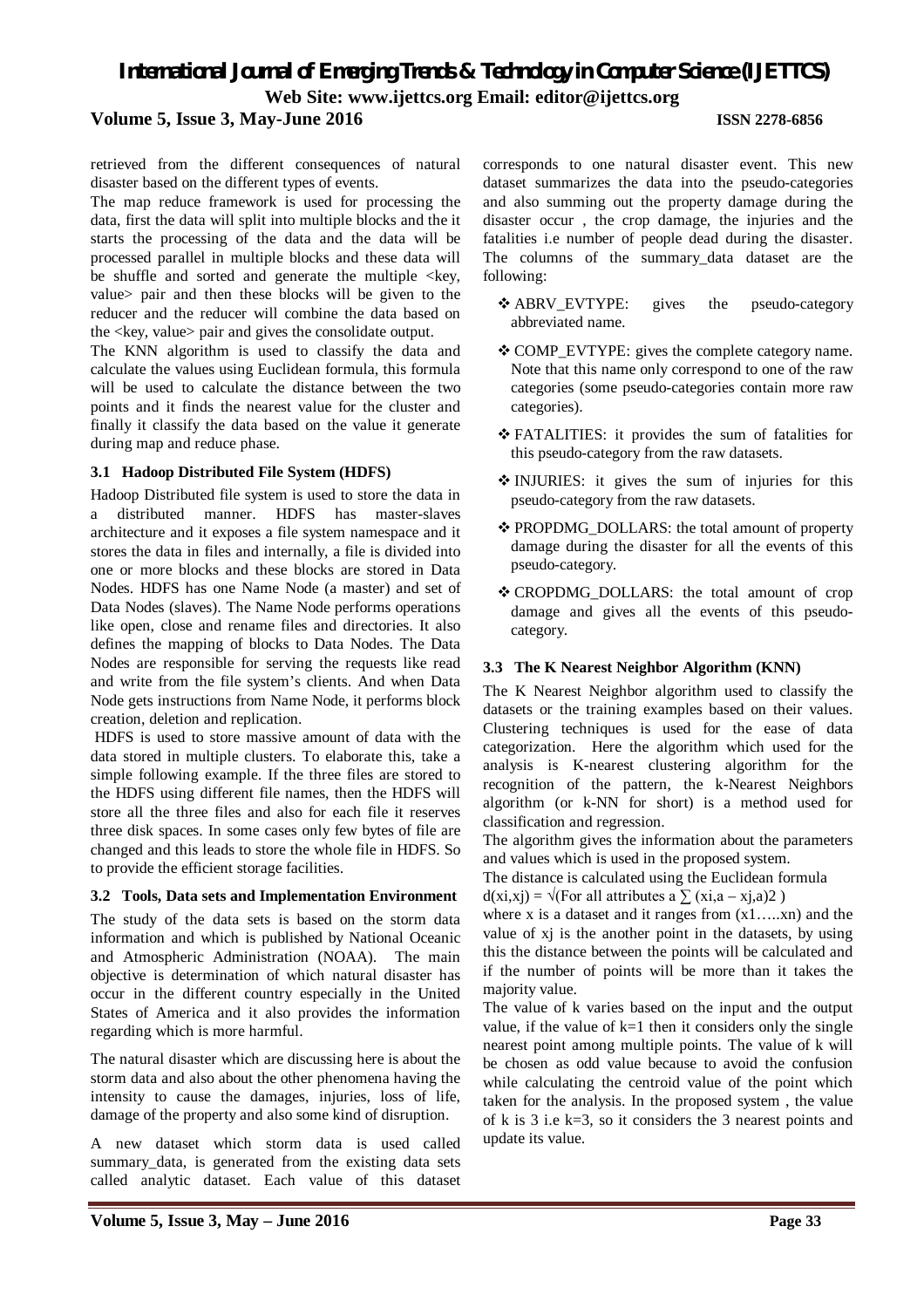*International Journal of Emerging Trends & Technology in Computer Science (IJETTCS)* **Web Site: www.ijettcs.org Email: editor@ijettcs.org** 

**Volume 5, Issue 3, May-June 2016 ISSN 2278-6856**

#### **4. RESULT AND IMPLEMENTAION**

Apache Hadoop is a software library framework that allows the Map and Reduce program using only one node setup for sophisticated analysis is used for the implementation of the proposed algorithm, since Hadoop will provides the facility of parallel processing, highperformance computation of the data using a large number of servers. Therefore, it is suitable for analyzing a large amount of remote sensory image data. The architecture of the proposed system uses a similar mechanism for balancing the load and hence, the preference is given to Hadoop for the analysis, and also used for algorithm development, and finally for testing. Clustering techniques is used for the ease of data categorization. Here the algorithm which used for the analysis is K-nearest clustering algorithm for the recognition of the pattern, the k-Nearest Neighbors algorithm (or k-NN for short) is a method used for classification and regression.



Fig. 1. Strom occurred region

#### **4.1 Hadoop**

The Hadoop is used to analyze the datasets and command prompt is used to run the command.

Hadoop commands are used to run in the command prompt the following steps gives the overview.

1) First create the directory using the Hadoop commands and then multiple directories will be created using the same command.

2) The file will be copied from the local to and the KNN algorithm is used to analyze the data and it returns the event type based on the data provided for the analysis.

#### **4.2 Results**

Overview of the Hadoop.

| Hadoop<br>Overview | <b>Datanodes</b><br>Snapshot<br><b>Startup Progress</b><br><b>Utilities</b> |
|--------------------|-----------------------------------------------------------------------------|
|                    |                                                                             |
|                    | Overview 'WIN-7IR36A2PI0J:8020' (active)                                    |
| Started:           |                                                                             |
|                    | Mon May 09 19:34:48 IST 2016                                                |
| Version:           | 2.4.0.2.1.3.0-1981.r3c481b5d3c117181c4be3d3a25697e2e0574f972                |
| Compiled:          | 2014-07-15T14:23Z by jenkins from (detached from 3c481b5)                   |
| Cluster ID:        | CID-02676048-7e88-4cc4-8dd1-bba792541e65                                    |

Shows the directory which is present in the Hadoop

| /teju1/hdinput/res Output7 |          |       |         |             |                   |                |  |
|----------------------------|----------|-------|---------|-------------|-------------------|----------------|--|
| Permission                 | Owner    | Group | Size    | Replication | <b>Block Size</b> | Name           |  |
| $-W-F-F$                   | Ashutosh | hdfs  | 0B      | 1           | 128 MB            | <b>SUCCESS</b> |  |
| $-W-I-I$                   | Ashutosh | hdfs  | 2.92 KB | 1           | 128 MB            | part-00000     |  |
| $-W-F-F$                   | Ashutosh | hdfs  | 2.83 KB | 1           | 128 MB            | part-00001     |  |

#### The event type category



#### **5.CONCLUSION**

The Apache Hadoop software is used to for the analysis of the data sets which is generated from the National Oceanic and Atmospheric Administration (NOAA), the storm data is taken for the analysis and depending on that the event type will be analyzed. HDFS will be used to divide the data into blocks and it will process parallel using map part and after this the resulted blocks will be given to the reduce part, finally it gives the consolidate output. The algorithm process and gives the output. The result will be the different event types based on the data taken for the analysis. The event type will be the disaster names that occur in the different regions. Based on the cluster value the processing will be done. Furthermore, the algorithm have the capabilities to analyze and process the data in the efficient manner.

#### **References**

- [1]. Improving Decision Making in the World of Big Data http://www.forbes.com/sites/christopherfrank/2012/03 /25/improvingdecision- making-in-the-world-of-bigdata/
- [2]. Pakize, S., & Gandomi, A. (2014). Comparative Study of Classification Algorithms Based On MapReduce Model. International Journal of Innovative Research in Advanced Engineering (IJIRAE), 1(7), 251-254.

**Volume 5, Issue 3, May – June 2016 Page 34**